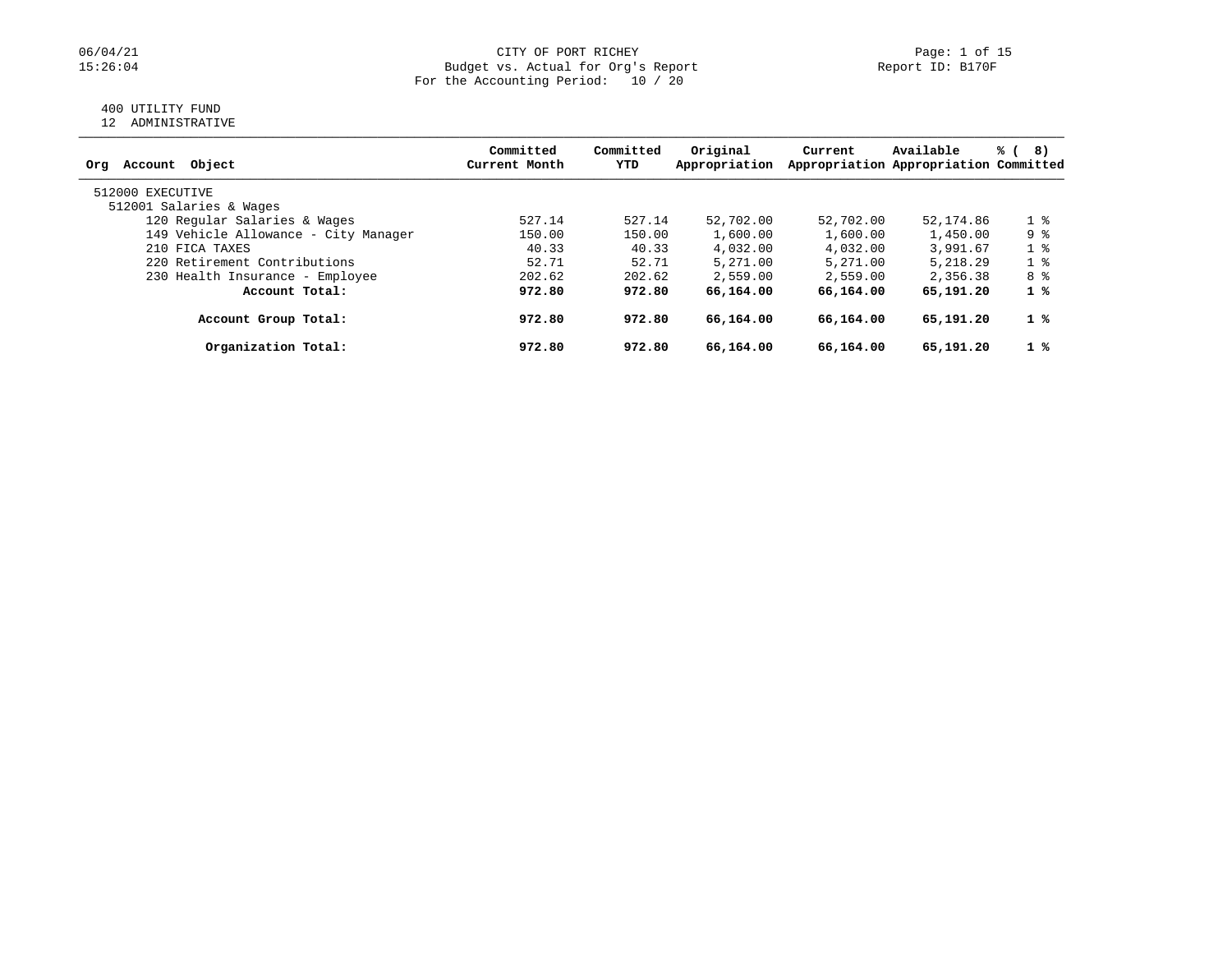### 06/04/21 CITY OF PORT RICHEY Page: 2 of 15<br>15:26:04 Budget vs. Actual for Org's Report Page: 2 Of 15 Budget vs. Actual for Org's Report For the Accounting Period: 10 / 20

# 400 UTILITY FUND

13 FINANCE

| Object<br>Account<br>Orq          | Committed<br>Current Month | Committed<br>YTD | Original<br>Appropriation | Current   | Available<br>Appropriation Appropriation Committed | % (<br>8) |
|-----------------------------------|----------------------------|------------------|---------------------------|-----------|----------------------------------------------------|-----------|
| 513000 FINANCIAL & ADMINISTRATIVE |                            |                  |                           |           |                                                    |           |
| 513001 Salary & Wages             |                            |                  |                           |           |                                                    |           |
| 120 Regular Salaries & Wages      | 1,468.90                   | 1,468.90         | 18,263.00                 | 18,263.00 | 16,794.10                                          | 8 දි      |
| 140 Overtime                      | 59.23                      | 59.23            | 0.00                      | 0.00      | $-59.23$                                           | $***$ 8   |
| 210 FICA TAXES                    | 114.99                     | 114.99           | 1,401.00                  | 1,401.00  | 1,286.01                                           | 8 %       |
| 220 Retirement Contributions      | 152.82                     | 152.82           | 1,831.00                  | 1,831.00  | 1,678.18                                           | 8 %       |
| 230 Health Insurance - Employee   | 214.27                     | 214.27           | 3.597.00                  | 3.597.00  | 3,382.73                                           | 6 %       |
| Account Total:                    | 2,010.21                   | 2,010.21         | 25,092.00                 | 25,092.00 | 23,081.79                                          | 8 %       |
| Account Group Total:              | 2,010.21                   | 2,010.21         | 25,092.00                 | 25,092.00 | 23,081.79                                          | 8 %       |
| Organization Total:               | 2,010.21                   | 2,010.21         | 25,092.00                 | 25,092.00 | 23,081.79                                          | 8 %       |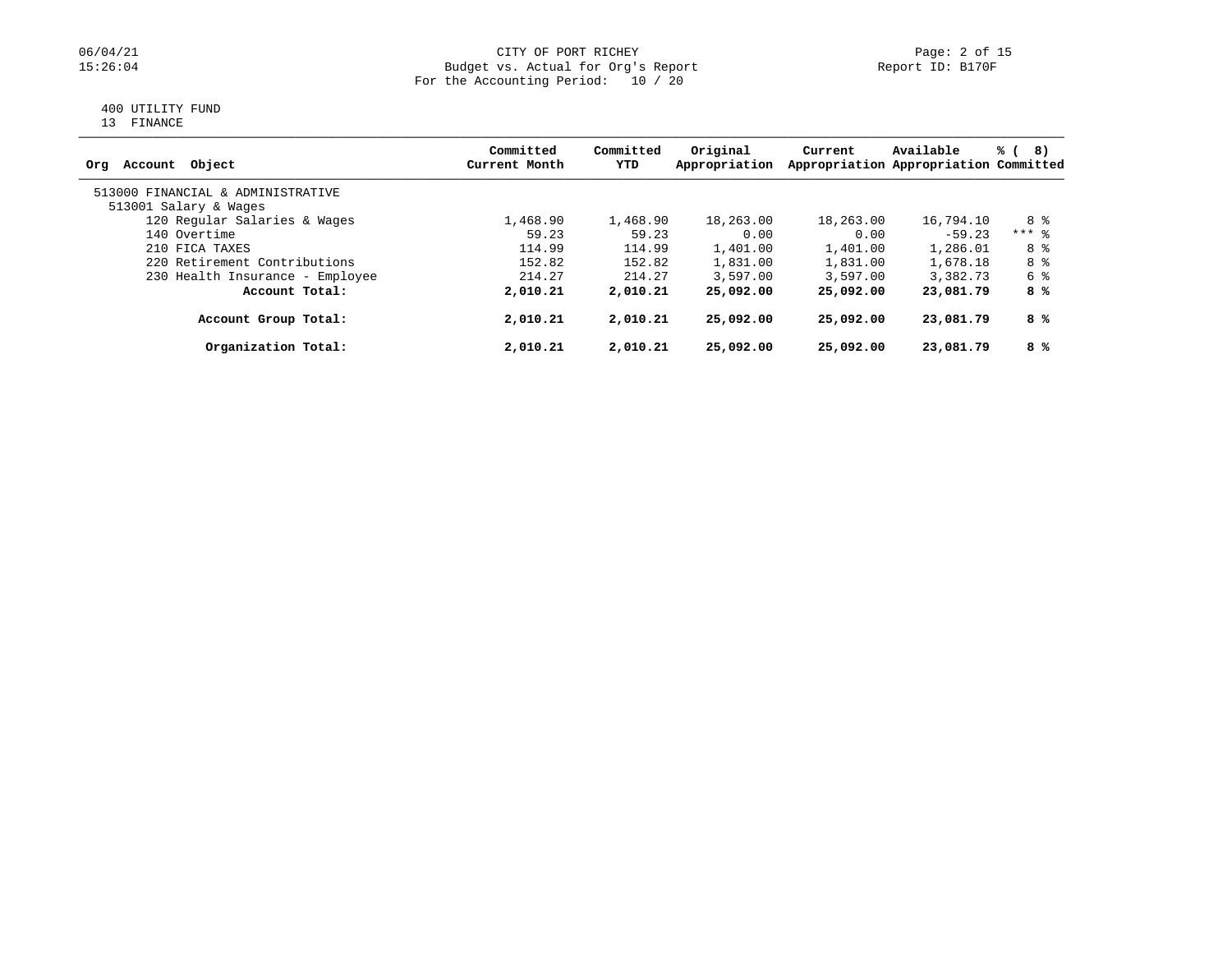### 06/04/21 CITY OF PORT RICHEY Page: 3 of 15<br>15:26:04 Budget vs. Actual for Org's Report Page: 19 Report ID: B170F Budget vs. Actual for Org's Report For the Accounting Period: 10 / 20

#### 400 UTILITY FUND 14 LEGAL

| Account Object<br>Orq         | Committed<br>Current Month | Committed<br>YTD | Original<br>Appropriation | Current   | Available<br>Appropriation Appropriation Committed | % (<br>8) |
|-------------------------------|----------------------------|------------------|---------------------------|-----------|----------------------------------------------------|-----------|
| 514000 LEGAL                  |                            |                  |                           |           |                                                    |           |
| 514300 Operating Expenditures |                            |                  |                           |           |                                                    |           |
| 319 City Attorney             | 1,389.00                   | 1,389.00         | 20,000.00                 | 20,000.00 | 18,611.00                                          | 7 %       |
| Account Total:                | 1,389.00                   | 1,389.00         | 20,000.00                 | 20,000.00 | 18,611.00                                          | 7 %       |
| Account Group Total:          | 1,389.00                   | 1,389.00         | 20,000.00                 | 20,000.00 | 18,611.00                                          | 7 %       |
| Organization Total:           | 1,389.00                   | 1,389.00         | 20,000.00                 | 20,000.00 | 18,611.00                                          | 7 %       |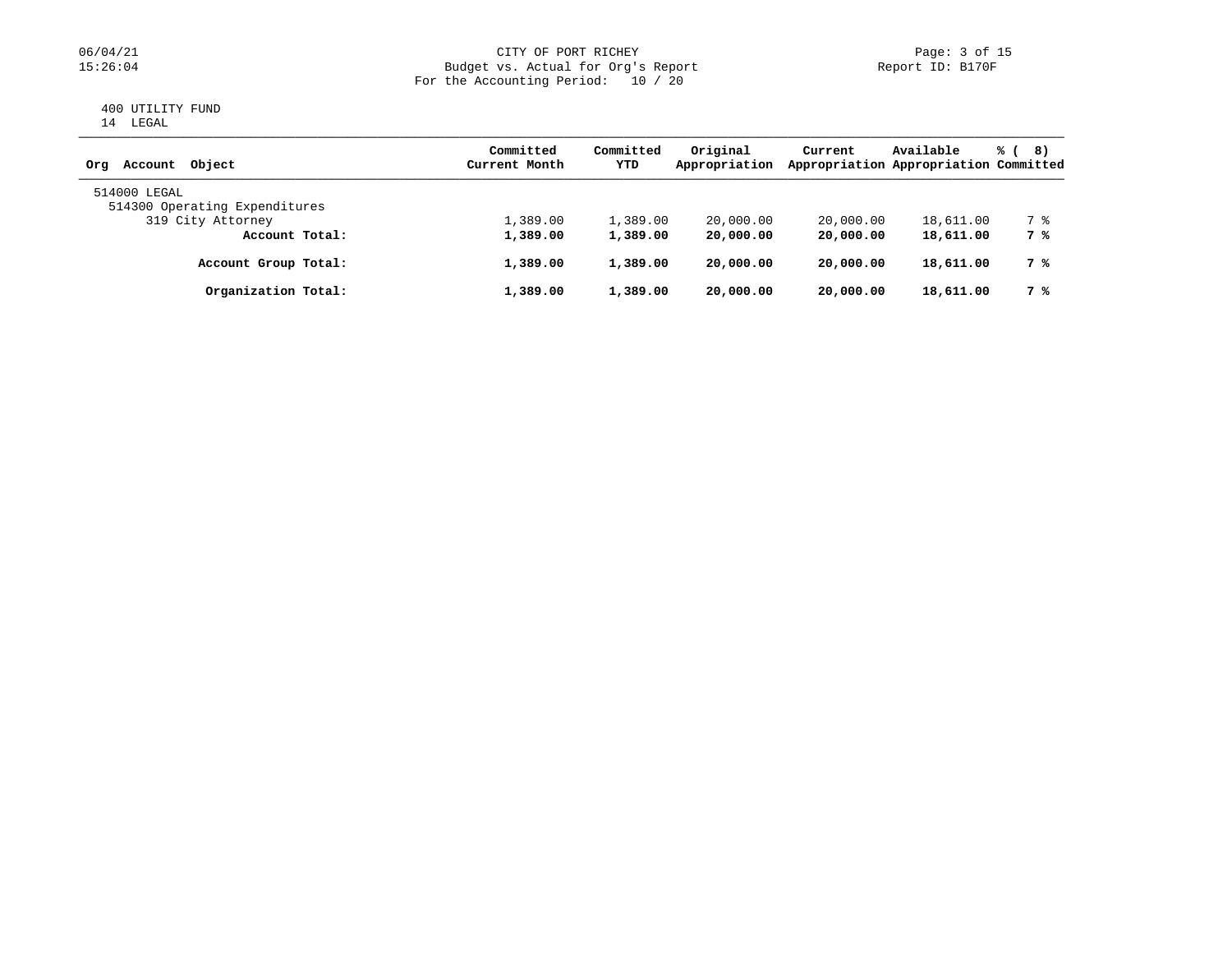## 400 UTILITY FUND

20 DISPATCH DEPARTMENT

| Account Object<br>Org           | Committed<br>Current Month | Committed<br>YTD | Original<br>Appropriation | Current    | Available<br>Appropriation Appropriation Committed | % (<br>8)  |
|---------------------------------|----------------------------|------------------|---------------------------|------------|----------------------------------------------------|------------|
| 520000 PUBLIC SAFETY            |                            |                  |                           |            |                                                    |            |
| 520001 Salaries & Wages         |                            |                  |                           |            |                                                    |            |
| 120 Regular Salaries & Wages    | 3,180.42                   | 3,180.42         | 62,673.00                 | 62,673.00  | 59,492.58                                          | 5 %        |
| 130 Part-time Salaries & Wages  | 524.46                     | 524.46           | 20,256.00                 | 20,256.00  | 19,731.54                                          | 3 %        |
| 140 Overtime                    | 13.24                      | 13.24            | 4,339.00                  | 4,339.00   | 4,325.76                                           | 0 %        |
| 160 Holiday Pay                 | 0.00                       | 0.00             | 5,274.00                  | 5,274.00   | 5,274.00                                           | 0 %        |
| 210 FICA TAXES                  | 283.67                     | 283.67           | 7,207.00                  | 7,207.00   | 6,923.33                                           | $4\degree$ |
| 220 Retirement Contributions    | 368.86                     | 368.86           | 9,421.00                  | 9,421.00   | 9,052.14                                           | $4\degree$ |
| 230 Health Insurance - Employee | 1,706.97                   | 1,706.97         | 20,399.00                 | 20,399.00  | 18,692.03                                          | 8 %        |
| Account Total:                  | 6,077.62                   | 6,077.62         | 129,569.00                | 129,569.00 | 123,491.38                                         | 5 %        |
| Account Group Total:            | 6,077.62                   | 6,077.62         | 129,569.00                | 129,569.00 | 123,491.38                                         | 5 %        |
| Organization Total:             | 6,077.62                   | 6,077.62         | 129,569.00                | 129,569.00 | 123,491.38                                         | 5 %        |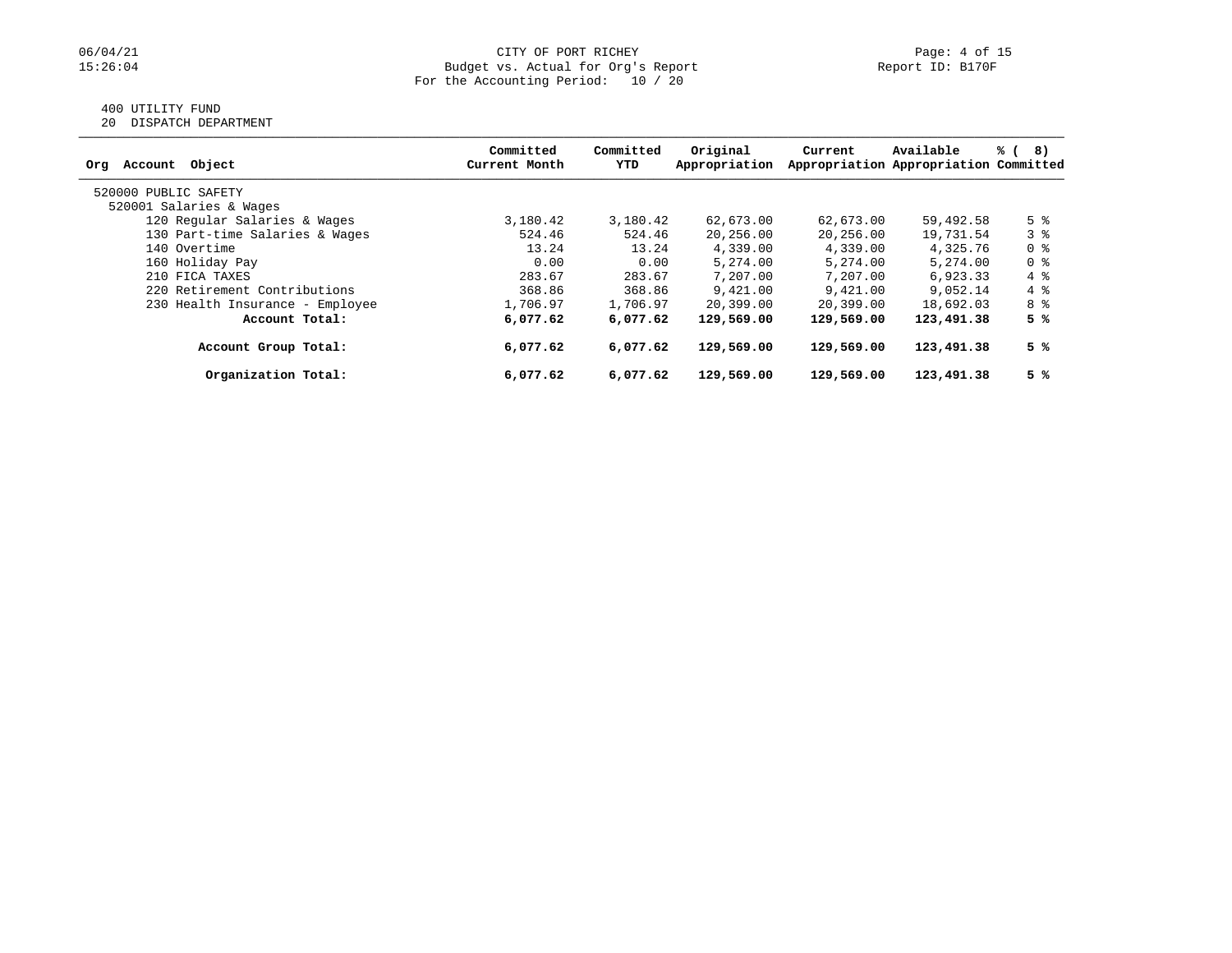#### 06/04/21 CITY OF PORT RICHEY Page: 5 of 15<br>15:26:04 Budget vs. Actual for Org's Report (Report ID: B170F) Page: 5 of 15 Budget vs. Actual for Org's Report For the Accounting Period: 10 / 20

#### 400 UTILITY FUND 26 HUMAN RESOURCES

| z6 | HUMAN RESOURCES |  |
|----|-----------------|--|
|    |                 |  |

| Object<br>Org<br>Account        | Committed<br>Current Month | Committed<br>YTD | Original<br>Appropriation | Current   | Available<br>Appropriation Appropriation Committed | % (<br>8)   |
|---------------------------------|----------------------------|------------------|---------------------------|-----------|----------------------------------------------------|-------------|
| 526000                          |                            |                  |                           |           |                                                    |             |
| 526001 Salaries & Wages         |                            |                  |                           |           |                                                    |             |
| 120 Regular Salaries & Wages    | 0.00                       | 0.00             | 13,000.00                 | 13,000.00 | 13,000.00                                          | 0 %         |
| 140 Overtime                    | 0.00                       | 0.00             | 225.00                    | 225.00    | 225.00                                             | 0 %         |
| 210 FICA TAXES                  | 0.00                       | 0.00             | 1,017.00                  | 1,017.00  | 1,017.00                                           | 0 %         |
| 220 Retirement Contributions    | 0.00                       | 0.00             | 1,323.00                  | 1,323.00  | 1,323.00                                           | 0 %         |
| 230 Health Insurance - Employee | 213.90                     | 213.90           | 2,556.00                  | 2,556.00  | 2,342.10                                           | 8 දි        |
| Account Total:                  | 213.90                     | 213.90           | 18,121.00                 | 18,121.00 | 17,907.10                                          | $1 \degree$ |
| Account Group Total:            | 213.90                     | 213.90           | 18,121.00                 | 18,121.00 | 17,907.10                                          | $1 \degree$ |
| Organization Total:             | 213.90                     | 213.90           | 18,121.00                 | 18,121.00 | 17,907.10                                          | $1 \degree$ |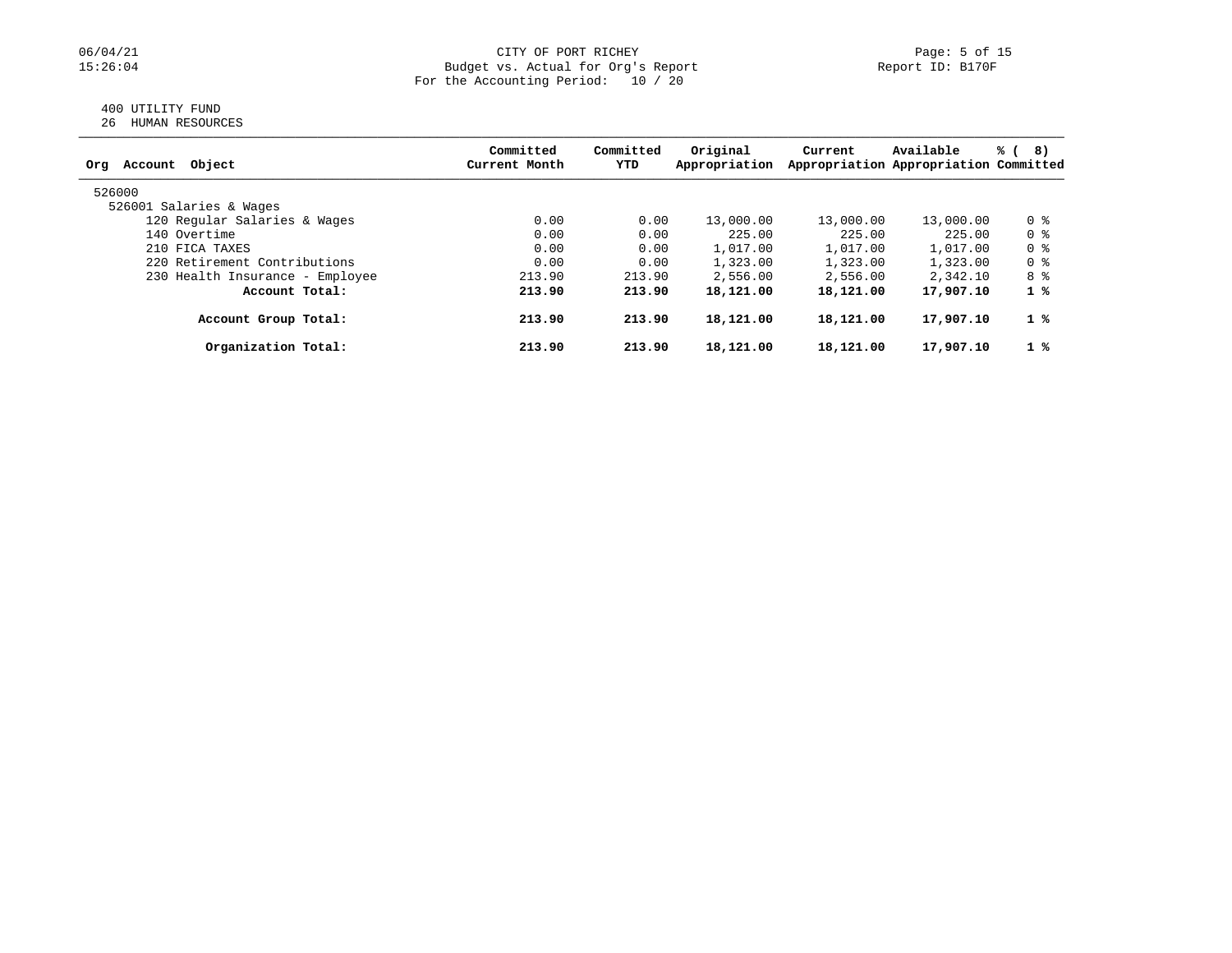### 06/04/21 CITY OF PORT RICHEY Page: 6 of 15<br>15:26:04 Budget vs. Actual for Org's Report Page: 6 Of 15 Budget vs. Actual for Org's Report For the Accounting Period: 10 / 20

### 400 UTILITY FUND

33 WATER DISTRIBUTION

| Org Account Object                  | Committed<br>Current Month | Committed<br><b>YTD</b> | Original   | Current<br>Appropriation Appropriation Appropriation Committed | Available  | % (8)           |
|-------------------------------------|----------------------------|-------------------------|------------|----------------------------------------------------------------|------------|-----------------|
| 533000 WATER UTILITY SERVICES       |                            |                         |            |                                                                |            |                 |
| 533001 Salaries & Wages             |                            |                         |            |                                                                |            |                 |
| 120 Regular Salaries & Wages        | 8,763.15                   | 8,763.15                | 176,342.00 | 176,342.00                                                     | 167,578.85 | 5 <sup>8</sup>  |
| 140 Overtime                        | 663.78                     | 663.78                  | 15,388.00  | 15,388.00                                                      | 14,724.22  | 4%              |
| 210 FICA TAXES                      | 719.02                     | 719.02                  | 18,522.00  | 18,522.00                                                      | 17,802.98  | 4%              |
| 220 Retirement Contributions        | 941.09                     | 941.09                  | 24, 111.00 | 24, 111.00                                                     | 23, 169.91 | $4\degree$      |
| 230 Health Insurance - Employee     | 4,481.23                   | 4,481.23                | 43,179.00  | 43,179.00                                                      | 38,697.77  | $10*$           |
| Account Total:                      | 15,568.27                  | 15,568.27               | 277,542.00 | 277,542.00                                                     | 261,973.73 | 6%              |
| 533300 Operating Expenditures       |                            |                         |            |                                                                |            |                 |
| 301 Training                        | 0.00                       | 0.00                    | 3,000.00   | 3,000.00                                                       | 3,000.00   | 0 <sup>8</sup>  |
| 315 Physical Exams                  | 0.00                       | 0.00                    | 1,000.00   | 1,000.00                                                       | 1,000.00   | 0 <sup>8</sup>  |
| 322 Locates                         | 40.08                      | 40.08                   | 2,000.00   | 2,000.00                                                       | 1,959.92   | 2 <sup>8</sup>  |
| 328 PROFESSIONAL SERVICES           | 0.00                       | 0.00                    | 1,000.00   | 1,000.00                                                       | 1,000.00   | 0 <sup>8</sup>  |
| 409 Cellular Phone                  | 0.00                       | 0.00                    | 5,360.00   | 5,360.00                                                       | 5,360.00   | 0 <sup>8</sup>  |
| 430 Electricity                     | 0.00                       | 0.00                    | 3,000.00   | 3,000.00                                                       | 3,000.00   | 0 <sup>8</sup>  |
| 432 Water Utility Expense           | 9.36                       | 9.36                    | 200.00     | 200.00                                                         | 190.64     | 5 <sup>8</sup>  |
| 434 Sewer Utility Expense           | 11.62                      | 11.62                   | 300.00     | 300.00                                                         | 288.38     | 4%              |
| 436 STORMWATER UTILITY EXPENSE      | 59.00                      | 59.00                   | 300.00     | 300.00                                                         | 241.00     | $20*$           |
| 442 Rental Equipment                | 0.00                       | 0.00                    | 1,200.00   | 1,200.00                                                       | 1,200.00   | 0 <sup>8</sup>  |
| 446 Hydrant repairs                 | 0.00                       | 0.00                    | 4,000.00   | 4,000.00                                                       | 4,000.00   | 0 <sup>8</sup>  |
| 460 Building Maintenance            | 0.00                       | 0.00                    | 1,000.00   | 1,000.00                                                       | 1,000.00   | 0 <sup>8</sup>  |
| 461 Technology/Software Maintenance | 0.00                       | 0.00                    | 1,000.00   | 1,000.00                                                       | 1,000.00   | 0 <sup>8</sup>  |
| 462 Maintenance                     | 0.00                       | 0.00                    | 2,000.00   | 2,000.00                                                       | 2,000.00   | 0 <sup>8</sup>  |
| 463 Meter Repairs/Calibration       | 9,060.00                   | 9,060.00                | 60,000.00  | 60,000.00                                                      | 50,940.00  | 15 <sup>8</sup> |
| 465 Vehicle Expense                 | 183.52                     | 183.52                  | 15,000.00  | 15,000.00                                                      | 14,816.48  | 1 <sup>°</sup>  |
| 467 Equipment Maintenance           | 27.49                      | 27.49                   | 8,000.00   | 8,000.00                                                       | 7,972.51   | 0 <sup>8</sup>  |
| 468 Mains/Repairs                   | 464.08                     | 464.08                  | 65,000.00  | 65,000.00                                                      | 64,535.92  | 1 <sup>8</sup>  |
| 502 Miscellaneous                   | $-429.32$                  | $-429.32$               | 2,000.00   | 2,000.00                                                       | 2,429.32   | $-21$ %         |
| 512 Small Equipment                 | 15.82                      | 15.82                   | 5,000.00   | 5,000.00                                                       | 4,984.18   | 0 <sup>8</sup>  |
| 514 Safety Equipment                | 0.00                       | 0.00                    | 2,000.00   | 2,000.00                                                       | 2,000.00   | 0 <sup>8</sup>  |
| 520 Fuel Expense                    | 828.17                     | 828.17                  | 9,000.00   | 9,000.00                                                       | 8,171.83   | 9 <sub>8</sub>  |
| 525 Uniform Allowance               | 306.68                     | 306.68                  | 6,000.00   | 6,000.00                                                       | 5,693.32   | 5 <sup>°</sup>  |
| 528 Chemicals                       | 0.00                       | 0.00                    | 3,000.00   | 3,000.00                                                       | 3,000.00   | 0 <sup>8</sup>  |
| Account Total:                      | 10,576.50                  | 10,576.50               | 200,360.00 | 200,360.00                                                     | 189,783.50 | 5%              |
| 533600 Capital Outlay               |                            |                         |            |                                                                |            |                 |
| 648 Equipment                       | 0.00                       | 0.00                    | 50,000.00  | 50,000.00                                                      | 50,000.00  | 0 <sup>8</sup>  |
| 650 Vehicles                        | 0.00                       | 0.00                    | 67,665.00  | 67,665.00                                                      | 67,665.00  | $0$ %           |
| Account Total:                      | 0.00                       | 0.00                    | 117,665.00 | 117,665.00                                                     | 117,665.00 | 0 <sup>8</sup>  |
| Account Group Total:                | 26, 144. 77                | 26, 144. 77             | 595,567.00 | 595,567.00                                                     | 569,422.23 | 4 %             |
| Organization Total:                 | 26, 144. 77                | 26, 144. 77             | 595,567.00 | 595,567.00                                                     | 569,422.23 | 4%              |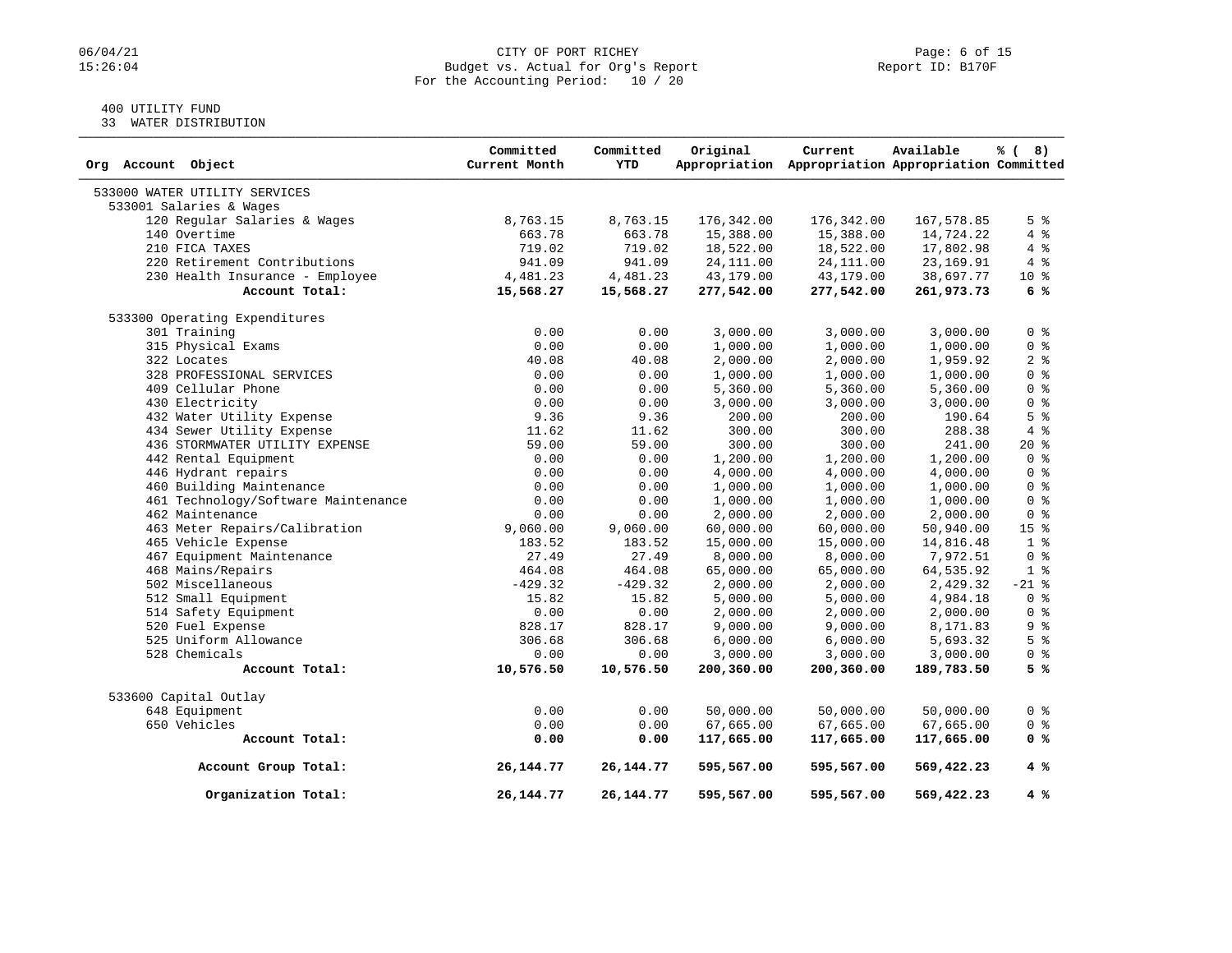### 06/04/21 CITY OF PORT RICHEY Page: 7 of 15<br>15:26:04 Budget vs. Actual for Org's Report Page: 7 Of 15 Budget vs. Actual for Org's Report For the Accounting Period: 10 / 20

### 400 UTILITY FUND

34 WATER TREATMENT PLANT

| Org Account Object                     | Committed<br>Current Month | Committed<br><b>YTD</b> | Original                | Current<br>Appropriation Appropriation Appropriation Committed | Available               | % (8)          |
|----------------------------------------|----------------------------|-------------------------|-------------------------|----------------------------------------------------------------|-------------------------|----------------|
| 534000 WATER TREATMENT                 |                            |                         |                         |                                                                |                         |                |
| 534001 Salaries & Wages                |                            |                         |                         |                                                                |                         |                |
| 120 Regular Salaries & Wages           | 4,890.54                   | 4,890.54                | 94,942.00               | 94,942.00                                                      | 90,051.46               | $5 \times$     |
| 140 Overtime                           | 847.28                     | 847.28                  | 14,243.00               | 14,243.00                                                      | 13,395.72               | 6 %            |
| 210 FICA TAXES                         | 434.03                     | 434.03                  | 9,243.00                | 9,243.00                                                       | 8,808.97                | 5 <sup>8</sup> |
| 220 Retirement Contributions           | 573.78                     | 573.78                  | 12,082.00               | 12,082.00                                                      | 11,508.22               | 5 <sup>8</sup> |
| 230 Health Insurance - Employee        | 1,723.78                   | 1,723.78                | 20,484.00               | 20,484.00                                                      | 18,760.22               | 8 %            |
| Account Total:                         | 8,469.41                   | 8,469.41                | 150,994.00              | 150,994.00                                                     | 142,524.59              | 6%             |
| 534300 Operating Expenditures          |                            |                         |                         |                                                                |                         |                |
| 301 Training                           | 0.00                       | 0.00                    | 3,000.00                | 3,000.00                                                       | 3,000.00                | 0 <sup>8</sup> |
| 328 PROFESSIONAL SERVICES              | 2,265.83                   | 2,265.83                | 60,000.00               | 60,000.00                                                      | 57,734.17               | 4%             |
| 346 Contractual Services               | 7,113.00                   | 7,113.00                | 5,000.00                | 5,000.00                                                       | $-2, 113.00$            | 142 %          |
| 409 Cellular Phone                     | 0.00                       | 0.00                    | 1,320.00                | 1,320.00                                                       | 1,320.00                | 0 <sup>8</sup> |
| 417 Internet Service                   | 89.99                      | 89.99                   | 1,080.00                | 1,080.00                                                       | 990.01                  | 8 %            |
| 430 Electricity                        | 0.00                       | 0.00                    | 60,000.00               | 60,000.00                                                      | 60,000.00               | 0 <sup>8</sup> |
| 435 Purchase of Water                  | 0.00                       | 0.00                    | 50,000.00               | 50,000.00                                                      | 50,000.00               | 0 <sup>8</sup> |
| 452 Chlorine Equipment Maintenance     | 0.00                       | 0.00                    | 5,000.00                | 5,000.00                                                       | 5,000.00                | 0 <sup>8</sup> |
| 453 Ground Storage Tank Maintenance    | 0.00                       | 0.00                    | 8,000.00                | 8,000.00                                                       | 8,000.00                | 0 <sup>8</sup> |
| 454 Instr/Remote Meter Ser/Calibration | 1,087.25                   | 1,087.25                | 2,000.00                | 2,000.00                                                       | 912.75                  | $54$ $%$       |
| 455 Laboratory Equipment Maintenance   | 0.00                       | 0.00                    | 7,000.00                | 7,000.00                                                       | 7,000.00                | 0 <sup>8</sup> |
| 456 Iron Filter Maintenance            | 0.00                       | 0.00                    | 10,000.00               | 10,000.00                                                      | 10,000.00               | 0 <sup>8</sup> |
| 457 Backwash Basin Maintenance         | 0.00                       | 0.00                    | 1,500.00                | 1,500.00                                                       | 1,500.00                | 0 <sup>8</sup> |
| 460 Building Maintenance               | 42.16                      | 42.16                   | 3,000.00                | 3,000.00                                                       | 2,957.84                | 1 <sup>°</sup> |
| 464 Plant & Pump Maintenance           | 4,412.40                   | 4,412.40                | 60,000.00               | 60,000.00                                                      | 55,587.60               | 7 %            |
| 465 Vehicle Expense                    | 0.00                       | 0.00                    | 5,000.00                | 5,000.00                                                       | 5,000.00                | 0 <sup>8</sup> |
| 467 Equipment Maintenance              | 0.00                       | 0.00                    | 500.00                  | 500.00                                                         | 500.00                  | 0 <sup>8</sup> |
| 474 Well Construction Repair           | 0.00                       | 0.00                    | 25,000.00               | 25,000.00                                                      | 25,000.00               | 0 <sup>8</sup> |
| 477 Generator                          | 0.00                       | 0.00                    | 5,000.00                | 5,000.00                                                       | 5,000.00                | 0 <sup>8</sup> |
| 502 Miscellaneous                      | 2.22                       | 2.22                    | 2,000.00                | 2,000.00                                                       | 1,997.78                | 0 <sup>8</sup> |
| 512 Small Equipment                    | 0.00                       | 0.00                    | 5,000.00                | 5,000.00                                                       | 5,000.00                | 0 <sup>8</sup> |
| 514 Safety Equipment                   | 0.00                       | 0.00                    | 1,500.00                | 1,500.00                                                       | 1,500.00                | 0 <sup>8</sup> |
| 520 Fuel Expense                       | 273.26                     | 273.26                  | 6,000.00                | 6,000.00                                                       | 5,726.74                | 5 <sup>8</sup> |
| 521 Laboratory Supplies                | 34.99                      | 34.99                   | 5,500.00                | 5,500.00                                                       | 5,465.01                | 1 <sup>8</sup> |
| 525 Uniform Allowance                  | 74.96                      | 74.96                   | 1,000.00                | 1,000.00                                                       | 925.04                  | 7 %            |
| 528 Chemicals                          | 3,373.02                   | 3,373.02                | 40,000.00               | 40,000.00                                                      | 36,626.98               | 8 %            |
| 540 Membership Fees                    | 0.00                       | 0.00                    | 1,000.00                | 1,000.00                                                       | 1,000.00                | 0 <sup>8</sup> |
| 545 Water Samples                      | 0.00                       | 0.00                    | 6,000.00                | 6,000.00                                                       | 6,000.00                | 0 <sup>8</sup> |
| 554 Permit Fees                        | 0.00                       | 0.00                    | 2,500.00                | 2,500.00                                                       | 2,500.00                | 0 <sup>8</sup> |
| Account Total:                         | 18,769.08                  | 18,769.08               | 382,900.00              | 382,900.00                                                     | 364,130.92              | 5%             |
| 534600 Capital Outlay                  |                            |                         |                         |                                                                |                         |                |
| 638 Water Trmt Plt Improvements        | 0.00                       | 0.00                    | 100,000.00              | 100,000.00                                                     | 100,000.00              | 0 <sup>8</sup> |
| 643 Small Equipment                    | 0.00                       | 0.00                    |                         |                                                                |                         | 0 <sup>8</sup> |
| Account Total:                         | 0.00                       | 0.00                    | 25,000.00<br>125,000.00 | 25,000.00<br>125,000.00                                        | 25,000.00<br>125,000.00 | 0 %            |
| Account Group Total:                   | 27,238.49                  | 27,238.49               | 658,894.00              | 658,894.00                                                     | 631,655.51              | 4 %            |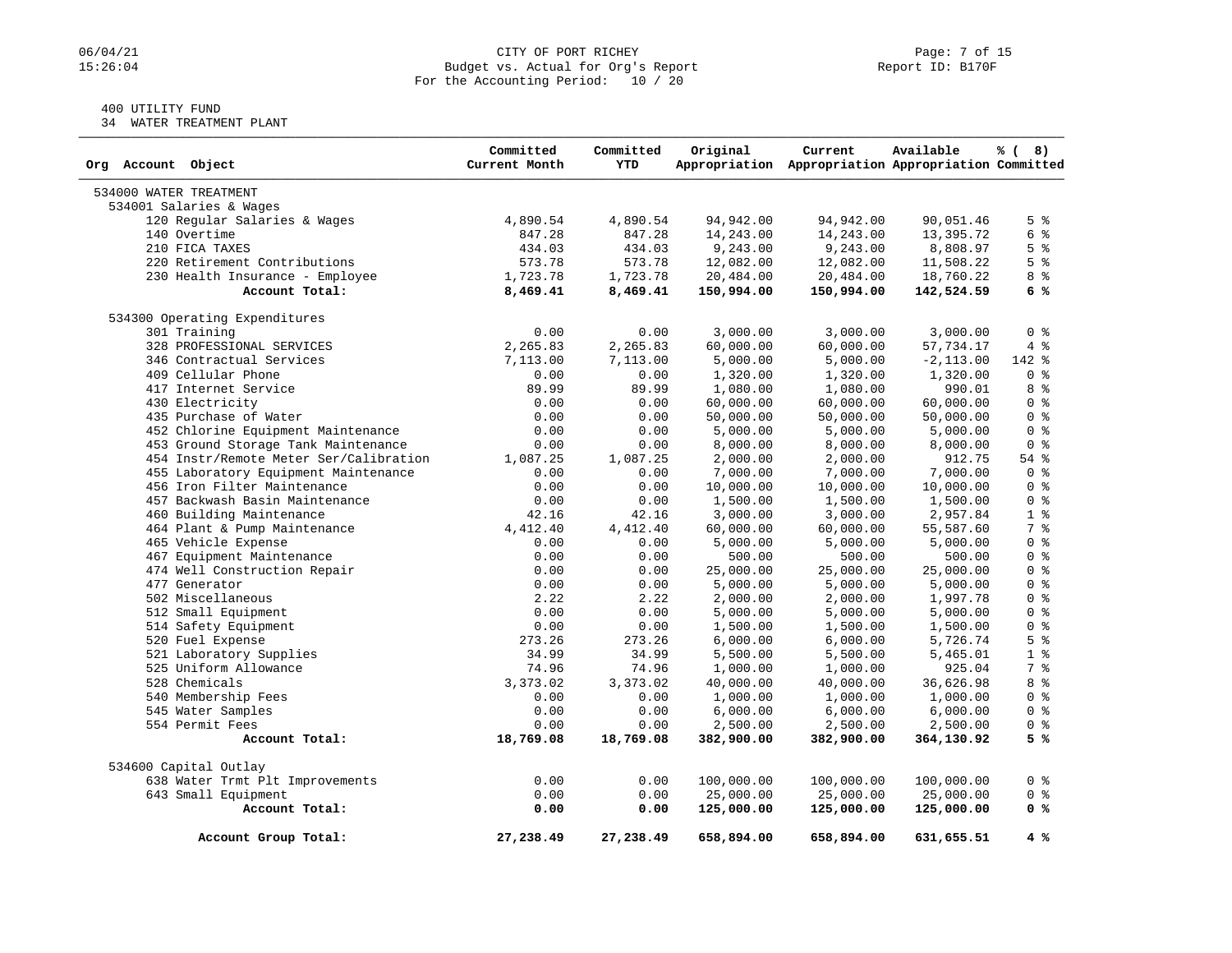#### 400 UTILITY FUND 34 WATER TREATMENT PLANT

| Ora | Account Object |                     | Committed<br>Current Month | Committed<br>YTD | Original<br>Appropriation Appropriation Appropriation Committed | Current    | Available  | % (8) |
|-----|----------------|---------------------|----------------------------|------------------|-----------------------------------------------------------------|------------|------------|-------|
|     |                | Organization Total: | 27,238.49                  | 27,238.49        | 658,894.00                                                      | 658,894.00 | 631,655.51 | 4 %   |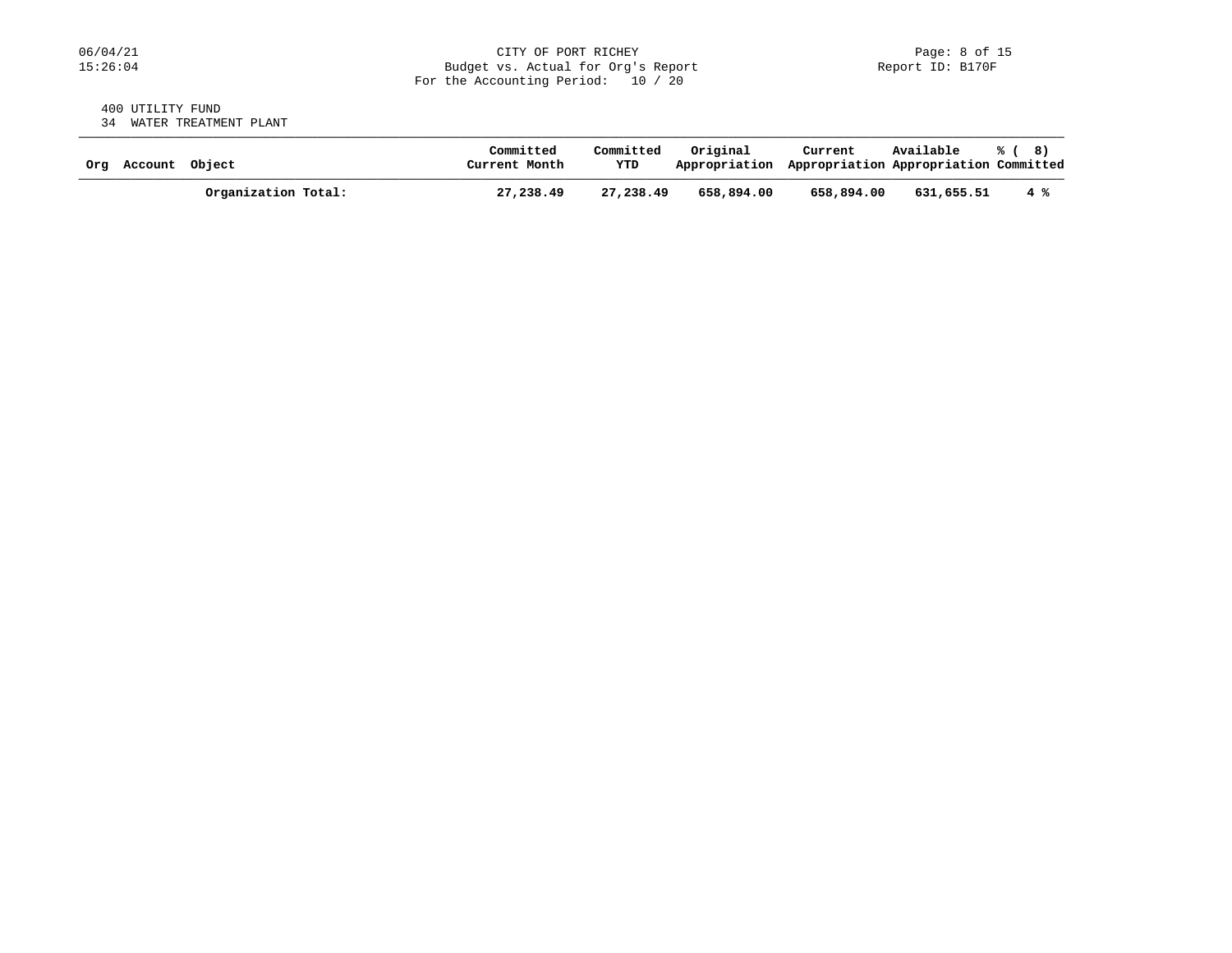### 06/04/21 CITY OF PORT RICHEY Page: 9 of 15<br>15:26:04 Budget vs. Actual for Org's Report Page: 9 Of 15 Budget vs. Actual for Org's Report For the Accounting Period: 10 / 20

## 400 UTILITY FUND

35 WASTEWATER SERVICES

| Org Account Object                  | Committed<br>Current Month | Committed<br>YTD | Original              | Current<br>Appropriation Appropriation Appropriation Committed | Available                 | % (8)          |
|-------------------------------------|----------------------------|------------------|-----------------------|----------------------------------------------------------------|---------------------------|----------------|
| 535000 SEWER/WASTEWATER SERVICES    |                            |                  |                       |                                                                |                           |                |
| 535001 Salaries & Wages             |                            |                  |                       |                                                                |                           |                |
| 120 Regular Salaries & Wages        | 2,194.18                   | 2,194.18         | 100,482.00            | 100,482.00                                                     | 98,287.82                 | 2 <sub>8</sub> |
| 140 Overtime                        | 14.77                      | 14.77            | 6,956.00              | 6,956.00                                                       | 6,941.23                  | 0 <sup>8</sup> |
| 210 FICA TAXES                      | 168.99                     | 168.99           | 8,625.00              | 8,625.00                                                       | 8,456.01                  | 2 <sup>°</sup> |
| 220 Retirement Contributions        | 220.89                     | 220.89           | 11,275.00             | 11,275.00                                                      | 11,054.11                 | 2 <sup>°</sup> |
| 230 Health Insurance - Employee     | 1,068.19                   | 1,068.19         | 33, 227.00            | 33, 227.00                                                     | 32, 158.81                | 3%             |
| Account Total:                      | 3,667.02                   | 3,667.02         | 160,565.00            | 160,565.00                                                     | 156,897.98                | 2%             |
| 535300 Operating Expenditures       |                            |                  |                       |                                                                |                           |                |
| 301 Training                        | 0.00                       | 0.00             | 3,000.00              | 3,000.00                                                       | 3,000.00                  | 0 <sup>8</sup> |
| 315 Physical Exams                  | 0.00                       | 0.00             | 660.00                | 660.00                                                         | 660.00                    | 0 <sup>8</sup> |
| 318 Engineering                     | 0.00                       | 0.00             | 1,500.00              | 1,500.00                                                       | 1,500.00                  | 0 <sup>8</sup> |
| 328 PROFESSIONAL SERVICES           | 0.00                       | 0.00             | 5,000.00              | 5,000.00                                                       | 5,000.00                  | 0 <sup>8</sup> |
| 430 Electricity                     | 0.00                       | 0.00             | 45,000.00             | 45,000.00                                                      | 45,000.00                 | 0 <sup>8</sup> |
| 437 Sewer Treatment                 | 751.77                     | 751.77           | 900,000.00            | 900,000.00                                                     | 899, 248.23               | 0 <sup>8</sup> |
| 460 Building Maintenance            | 0.00                       | 0.00             | 2,500.00              | 2,500.00                                                       | 2,500.00                  | 0 <sup>8</sup> |
| 461 Technology/Software Maintenance | 0.00                       | 0.00             | 1,000.00              | 1,000.00                                                       | 1,000.00                  | 0 <sup>8</sup> |
| 463 Meter Repairs/Calibration       | 0.00                       | 0.00             | 4,000.00              | 4,000.00                                                       | 4,000.00                  | 0 <sup>8</sup> |
| 464 Plant & Pump Maintenance        | 1,760.59                   | 1,760.59         | 132,000.00            | 132,000.00                                                     | 130,239.41                | 1 <sup>8</sup> |
| 465 Vehicle Expense                 | 0.00                       | 0.00             | 7,000.00              | 7,000.00                                                       | 7,000.00                  | 0 <sup>8</sup> |
| 467 Equipment Maintenance           | 0.00                       | 0.00             | 8,000.00              | 8,000.00                                                       | 8,000.00                  | 0 <sup>8</sup> |
| 468 Mains/Repairs                   | 0.00                       | 0.00             | 30,000.00             | 30,000.00                                                      | 30,000.00                 | 0 <sup>8</sup> |
| 502 Miscellaneous                   | 0.00                       | 0.00             | 1,500.00              | 1,500.00                                                       | 1,500.00                  | 0 <sup>8</sup> |
| 512 Small Equipment                 | 1,142.74                   | 1,142.74         | 3,000.00              | 3,000.00                                                       | 1,857.26                  | 38 %           |
| 514 Safety Equipment                | 0.00                       | 0.00             | 1,000.00              | 1,000.00                                                       | 1,000.00                  | 0 <sup>8</sup> |
| 520 Fuel Expense                    | 176.95                     | 176.95           | 10,000.00             | 10,000.00                                                      | 9,823.05                  | 2 <sup>8</sup> |
| 525 Uniform Allowance               | 143.72                     | 143.72           | 3,000.00              | 3,000.00                                                       | 2,856.28                  | 5 <sup>8</sup> |
| 528 Chemicals                       | 0.00                       | 0.00             | 4,000.00              | 4,000.00                                                       | 4,000.00                  | 0 <sup>8</sup> |
| Account Total:                      | 3,975.77                   |                  | 3,975.77 1,162,160.00 |                                                                | 1,162,160.00 1,158,184.23 | 0 <sup>8</sup> |
| 535600 Capital Outlay               |                            |                  |                       |                                                                |                           |                |
| 643 Small Equipment                 | 0.00                       | 0.00             | 35,000.00             | 35,000.00                                                      | 35,000.00                 | 0 %            |
| 650 Vehicles                        | 0.00                       | 0.00             | 125,000.00            | 125,000.00                                                     | 125,000.00                | 0 %            |
| Account Total:                      | 0.00                       | 0.00             | 160,000.00            | 160,000.00                                                     | 160,000.00                | 0 <sup>8</sup> |
| Account Group Total:                | 7,642.79                   |                  | 7,642.79 1,482,725.00 |                                                                | 1,482,725.00 1,475,082.21 | $1 \degree$    |
| Organization Total:                 | 7,642.79                   |                  | 7,642.79 1,482,725.00 |                                                                | 1,482,725.00 1,475,082.21 | 1%             |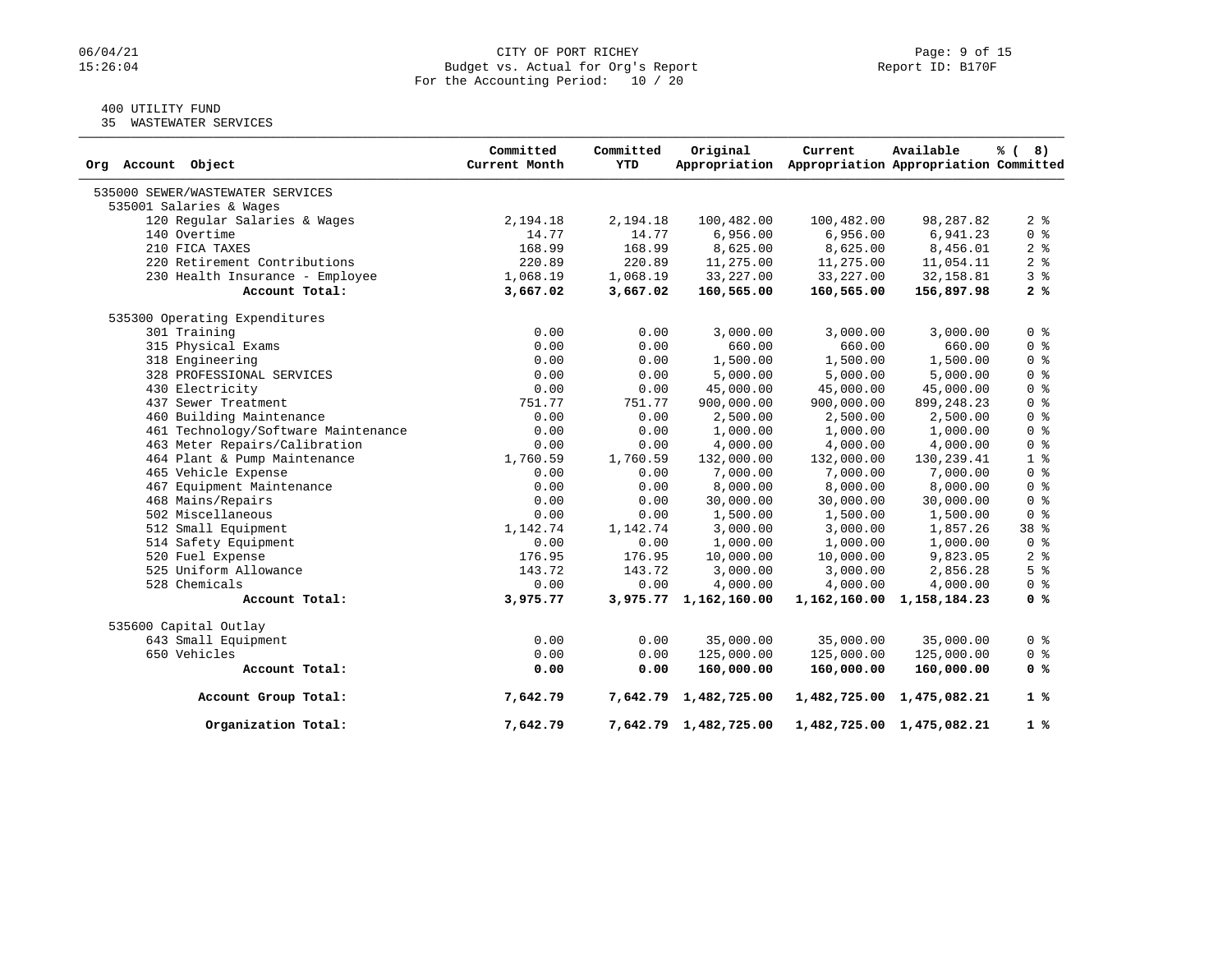## 400 UTILITY FUND

36 ADMINISTRATION/BILLING

| Object<br>Account<br>Orq                | Committed<br>Current Month | Committed<br>YTD | Original<br>Appropriation | Current    | Available<br>Appropriation Appropriation Committed | % (8)                              |
|-----------------------------------------|----------------------------|------------------|---------------------------|------------|----------------------------------------------------|------------------------------------|
| 536000 WATER-SEWER COMBINATION SERVICES |                            |                  |                           |            |                                                    |                                    |
| 536001 Salaries & Wages                 |                            |                  |                           |            |                                                    |                                    |
| 120 Regular Salaries & Wages            | 4,608.34                   | 4,608.34         | 96,592.00                 | 96,592.00  | 91,983.66                                          | 5 <sup>8</sup>                     |
| 140 Overtime                            | 0.00                       | 0.00             | 500.00                    | 500.00     | 500.00                                             | 0 <sup>8</sup>                     |
| 210 FICA TAXES                          | 346.03                     | 346.03           | 7,422.00                  | 7,422.00   | 7,075.97                                           | 5 <sup>8</sup>                     |
| 220 Retirement Contributions            | 460.83                     | 460.83           | 9,701.00                  | 9,701.00   | 9,240.17                                           | 5 <sup>8</sup>                     |
| 230 Health Insurance - Employee         | 1,705.71                   | 1,705.71         | 30,609.00                 | 30,609.00  | 28,903.29                                          | 6 %                                |
| Account Total:                          | 7,120.91                   | 7,120.91         | 144,824.00                | 144,824.00 | 137,703.09                                         | 5 %                                |
| 536300 Operating Expenditures           |                            |                  |                           |            |                                                    |                                    |
| 328 PROFESSIONAL SERVICES               | 0.00                       | 0.00             | 30,000.00                 | 30,000.00  | 30,000.00                                          | 0 <sup>8</sup>                     |
| 420 Postage                             | 0.00                       | 0.00             | 3,000.00                  | 3,000.00   | 3,000.00                                           | $0 \text{ }$ $\text{ }$ $\text{ }$ |
| 461 Technology/Software Maintenance     | 0.00                       | 0.00             | 32,000.00                 | 32,000.00  | 32,000.00                                          | 0 <sup>8</sup>                     |
| 470 Printing & Binding                  | 0.00                       | 0.00             | 2,000.00                  | 2,000.00   | 2,000.00                                           | 0 <sup>8</sup>                     |
| 502 Miscellaneous                       | 0.00                       | 0.00             | 1,075.00                  | 1,075.00   | 1,075.00                                           | 0 <sup>8</sup>                     |
| 512 Small Equipment                     | 1,127.77                   | 1,127.77         | 4,200.00                  | 4,200.00   | 3,072.23                                           | $27$ %                             |
| 525 Uniform Allowance                   | 0.00                       | 0.00             | 400.00                    | 400.00     | 400.00                                             | $0 \text{ }$ $\text{ }$            |
| 556 Bank Charges                        | 0.00                       | 0.00             | 53,200.00                 | 53,200.00  | 53,200.00                                          | 0 <sup>8</sup>                     |
| Account Total:                          | 1,127.77                   | 1,127.77         | 125,875.00                | 125,875.00 | 124,747.23                                         | 1%                                 |
| Account Group Total:                    | 8,248.68                   | 8,248.68         | 270,699.00                | 270,699.00 | 262,450.32                                         | 3%                                 |
| Organization Total:                     | 8,248.68                   | 8,248.68         | 270,699.00                | 270,699.00 | 262,450.32                                         | 3%                                 |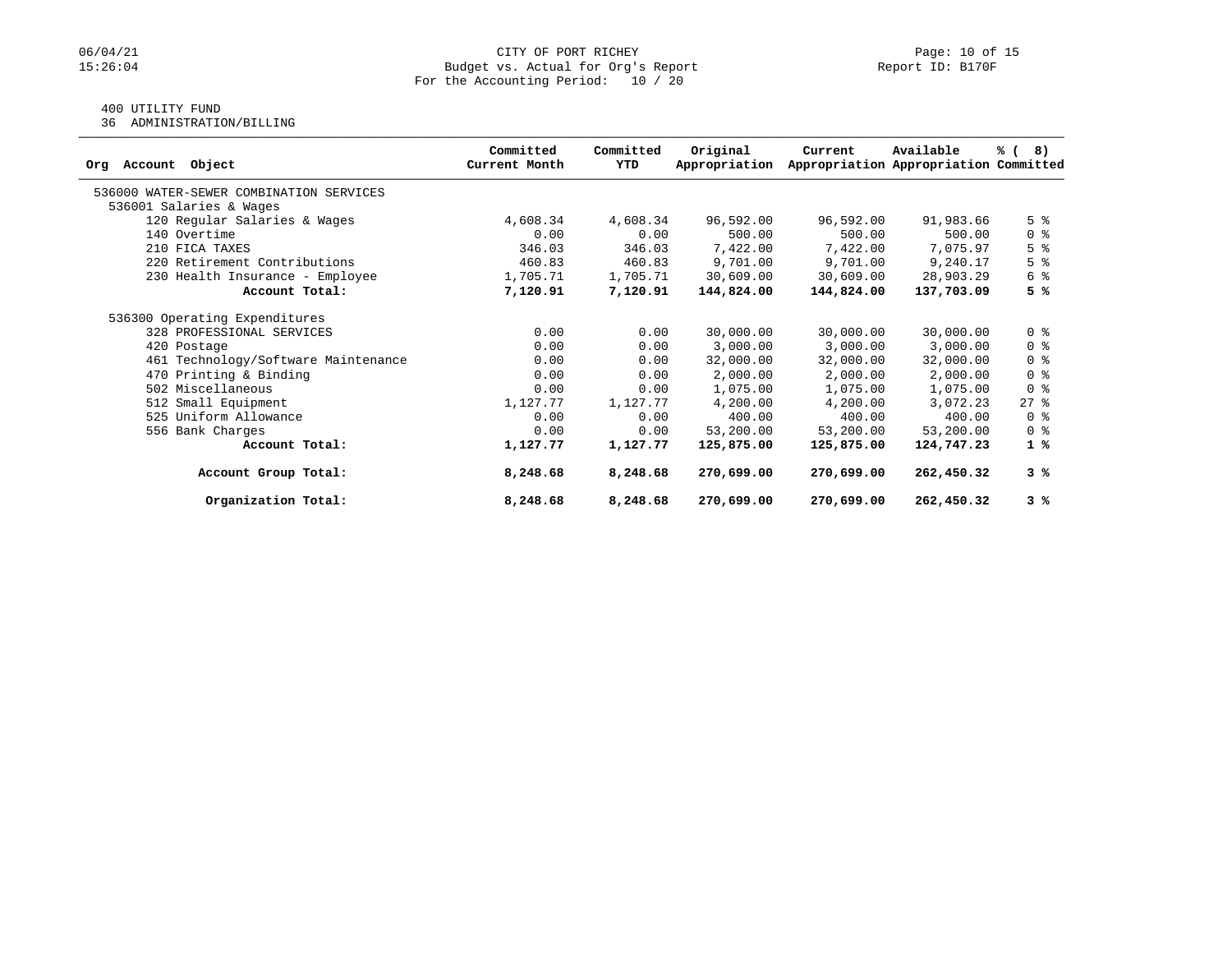#### 400 UTILITY FUND

41 PUBLIC WORKS DEPARTMENT

| Account Object<br>Ora                                      | Committed<br>Current Month | Committed<br>YTD | Original<br>Appropriation | Current  | Available<br>Appropriation Appropriation Committed | % (<br>8) |
|------------------------------------------------------------|----------------------------|------------------|---------------------------|----------|----------------------------------------------------|-----------|
| 541000 ROAD & STREET FACILITIES<br>541001 Salaries & Wages |                            |                  |                           |          |                                                    |           |
| 230 Health Insurance - Employee                            | $-486.19$                  | $-486.19$        | 3,063.00                  | 3,063.00 | 3,549.19                                           | $-16$ %   |
| Account Total:                                             | $-486.19$                  | $-486.19$        | 3,063.00                  | 3,063,00 | 3,549.19                                           | $-16$ %   |
| Account Group Total:                                       | $-486.19$                  | $-486.19$        | 3,063,00                  | 3,063.00 | 3,549.19                                           | $-16$ %   |
| Organization Total:                                        | $-486.19$                  | $-486.19$        | 3,063,00                  | 3,063.00 | 3,549.19                                           | $-16$ %   |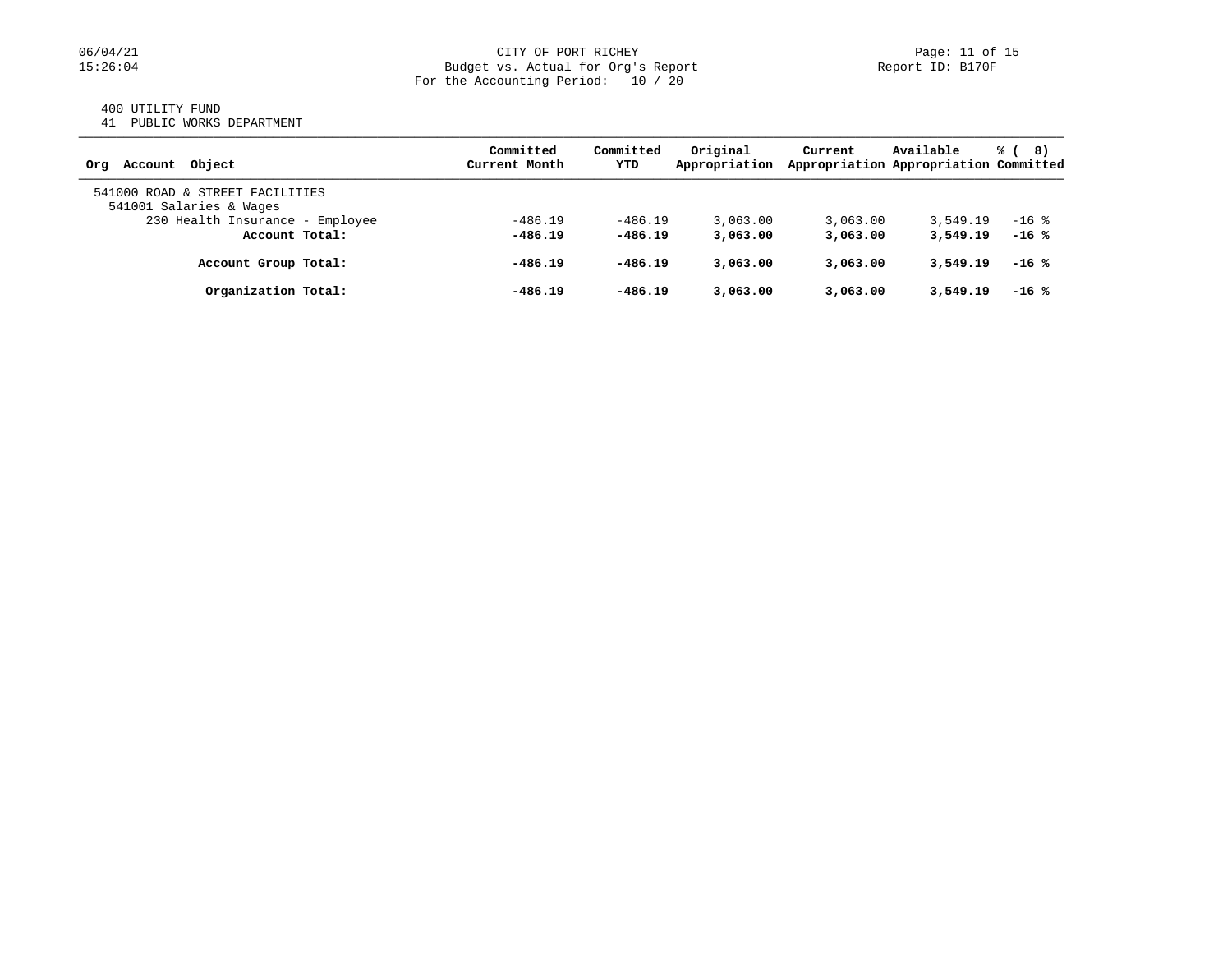#### 06/04/21 CITY OF PORT RICHEY Page: 12 of 15 15:26:04 Budget vs. Actual for Org's Report Report ID: B170F For the Accounting Period: 10 / 20

#### 400 UTILITY FUND 82 DEBT SERVICE

| Object<br>Account<br>Org | Committed<br>Current Month | Committed<br>YTD | Original<br>Appropriation | Current    | Available<br>Appropriation Appropriation Committed | % (<br>8) |
|--------------------------|----------------------------|------------------|---------------------------|------------|----------------------------------------------------|-----------|
| 582000                   |                            |                  |                           |            |                                                    |           |
| 582700 DEBT SERVICE      |                            |                  |                           |            |                                                    |           |
| 713 Bond Principal       | 0.00                       | 0.00             | 110,000.00                | 110,000.00 | 110,000.00                                         | 0 %       |
| 728 Interest 2005D Bond  | 0.00                       | 0.00             | 68,975.00                 | 68,975.00  | 68,975.00                                          | 0 %       |
| Account Total:           | 0.00                       | 0.00             | 178,975.00                | 178,975.00 | 178,975.00                                         | 0 %       |
| Account Group Total:     | 0.00                       | 0.00             | 178,975.00                | 178,975.00 | 178,975.00                                         | 0 %       |
| Organization Total:      | 0.00                       | 0.00             | 178,975.00                | 178,975.00 | 178,975.00                                         | 0 %       |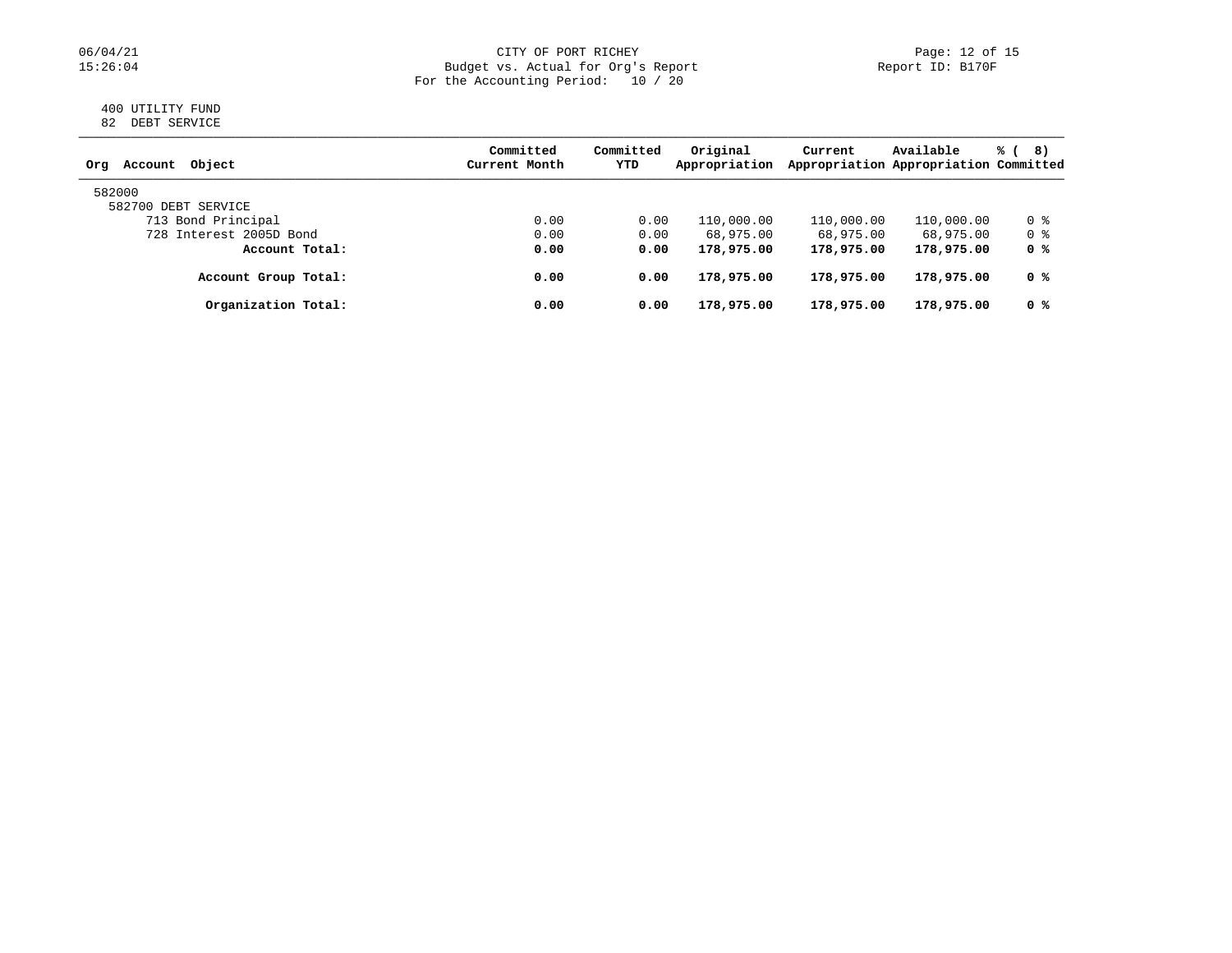### 06/04/21 CITY OF PORT RICHEY Page: 13 of 15<br>15:26:04 Budget vs. Actual for Org's Report Page: 13 Of 15 Budget vs. Actual for Org's Report For the Accounting Period: 10 / 20

#### 400 UTILITY FUND 90 CONTINGENCIES

| Object<br>Account<br>Orq             |             | Committed<br>Current Month | Committed<br>YTD | Original<br>Appropriation | Current      | Available<br>Appropriation Appropriation Committed | % (<br>8)      |
|--------------------------------------|-------------|----------------------------|------------------|---------------------------|--------------|----------------------------------------------------|----------------|
| 590000                               |             |                            |                  |                           |              |                                                    |                |
| 590910 RESERVE CONTINGENCIES         |             |                            |                  |                           |              |                                                    |                |
| 990 Contingencies                    |             | 0.00                       | 0.00             | 94,364.00                 | 94,364.00    | 94,364.00                                          | 0 <sup>8</sup> |
| Account Total:                       |             | 0.00                       | 0.00             | 94,364.00                 | 94,364.00    | 94,364.00                                          | 0 %            |
| 590911 RESERVE FLCLASS CONTINGENCIES |             |                            |                  |                           |              |                                                    |                |
| 990 Contingencies                    |             | 0.00                       | 0.00             | 1,004,802.00              |              | 1,004,802.00 1,004,802.00                          | 0 <sup>8</sup> |
| Account Total:                       |             | 0.00                       | 0.00             | 1,004,802.00              |              | 1,004,802.00 1,004,802.00                          | 0 %            |
| 590912 RESERVE FLFIT CONTINGENCIES   |             |                            |                  |                           |              |                                                    |                |
| 990 Contingencies                    |             | 0.00                       | 0.00             | 1,004,802.00              | 1,004,802.00 | 1,004,802.00                                       | 0 <sup>8</sup> |
| Account Total:                       |             | 0.00                       | 0.00             | 1,004,802.00              | 1,004,802.00 | 1,004,802.00                                       | 0 %            |
| Account Group Total:                 |             | 0.00                       |                  | $0.00 \quad 2,103,968.00$ | 2,103,968.00 | 2,103,968.00                                       | 0 %            |
| Organization Total:                  |             | 0.00                       | 0.00             | 2,103,968.00              | 2,103,968.00 | 2,103,968.00                                       | 0 %            |
|                                      |             |                            |                  |                           |              |                                                    |                |
|                                      | Fund Total: | 79,452.07                  | 79,452.07        | 5,552,837.00              |              | 5,552,837.00 5,473,384.93                          | 1%             |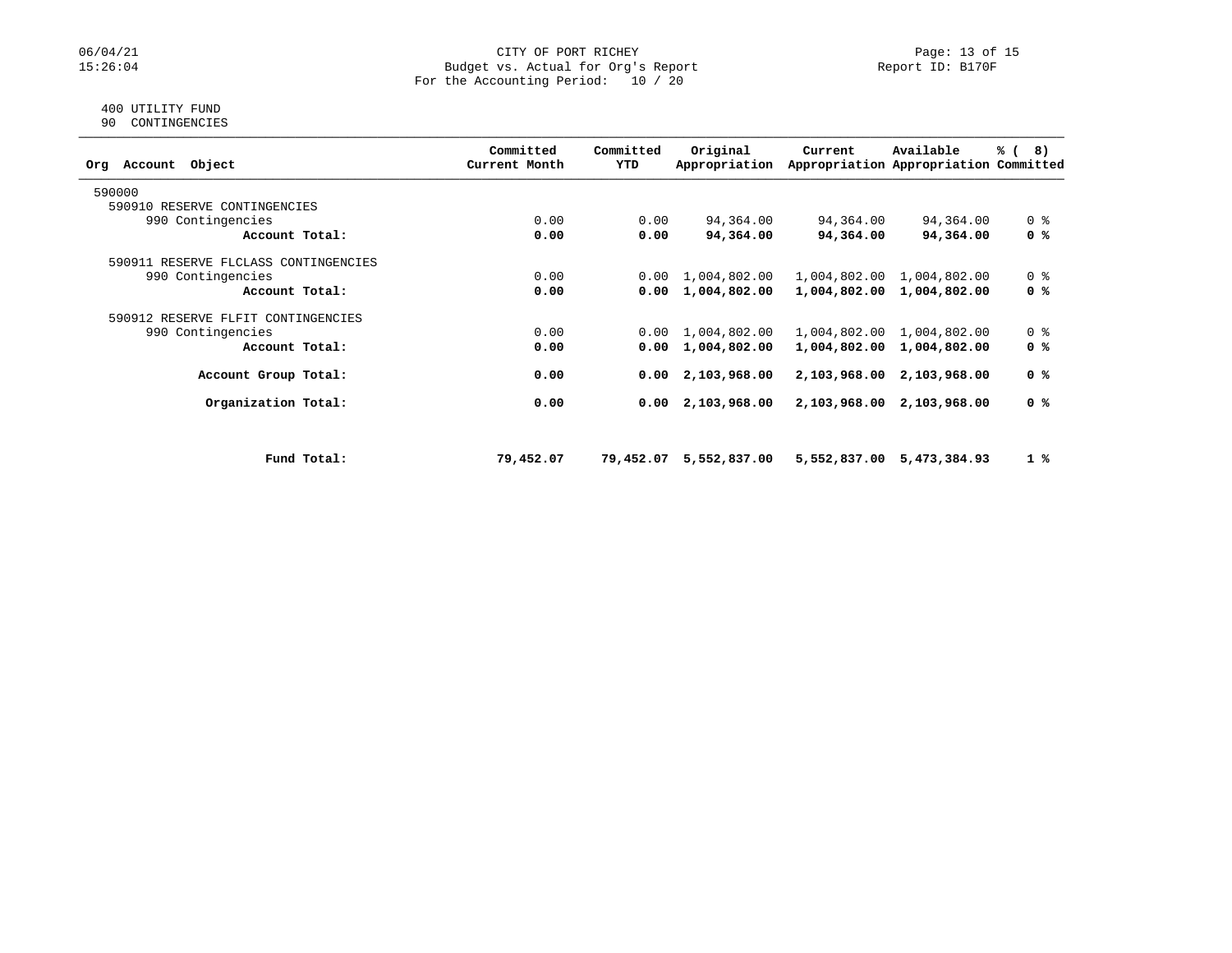### 06/04/21 CITY OF PORT RICHEY Page: 14 of 15<br>15:26:04 Budget vs. Actual for Org's Report Page: 14 Of 15 Budget vs. Actual for Org's Report For the Accounting Period: 10 / 20

#### 430 WATER IMPACT FEES 30 WATER IMPACT FEES

| Object<br>Account<br>Orq      | Committed<br>Current Month | Committed<br>YTD | Original<br>Appropriation | Current   | Available<br>Appropriation Appropriation Committed | % (<br>8) |
|-------------------------------|----------------------------|------------------|---------------------------|-----------|----------------------------------------------------|-----------|
| 530000                        |                            |                  |                           |           |                                                    |           |
| 530300 Operating Expenditures |                            |                  |                           |           |                                                    |           |
| 468 Mains/Repairs             | 0.00                       | 0.00             | 50,000.00                 | 50,000.00 | 50,000.00                                          | 0 %       |
| Account Total:                | 0.00                       | 0.00             | 50,000.00                 | 50,000.00 | 50,000.00                                          | 0 %       |
| Account Group Total:          | 0.00                       | 0.00             | 50,000.00                 | 50,000.00 | 50,000.00                                          | 0 %       |
| Organization Total:           | 0.00                       | 0.00             | 50,000.00                 | 50,000.00 | 50,000.00                                          | 0 %       |